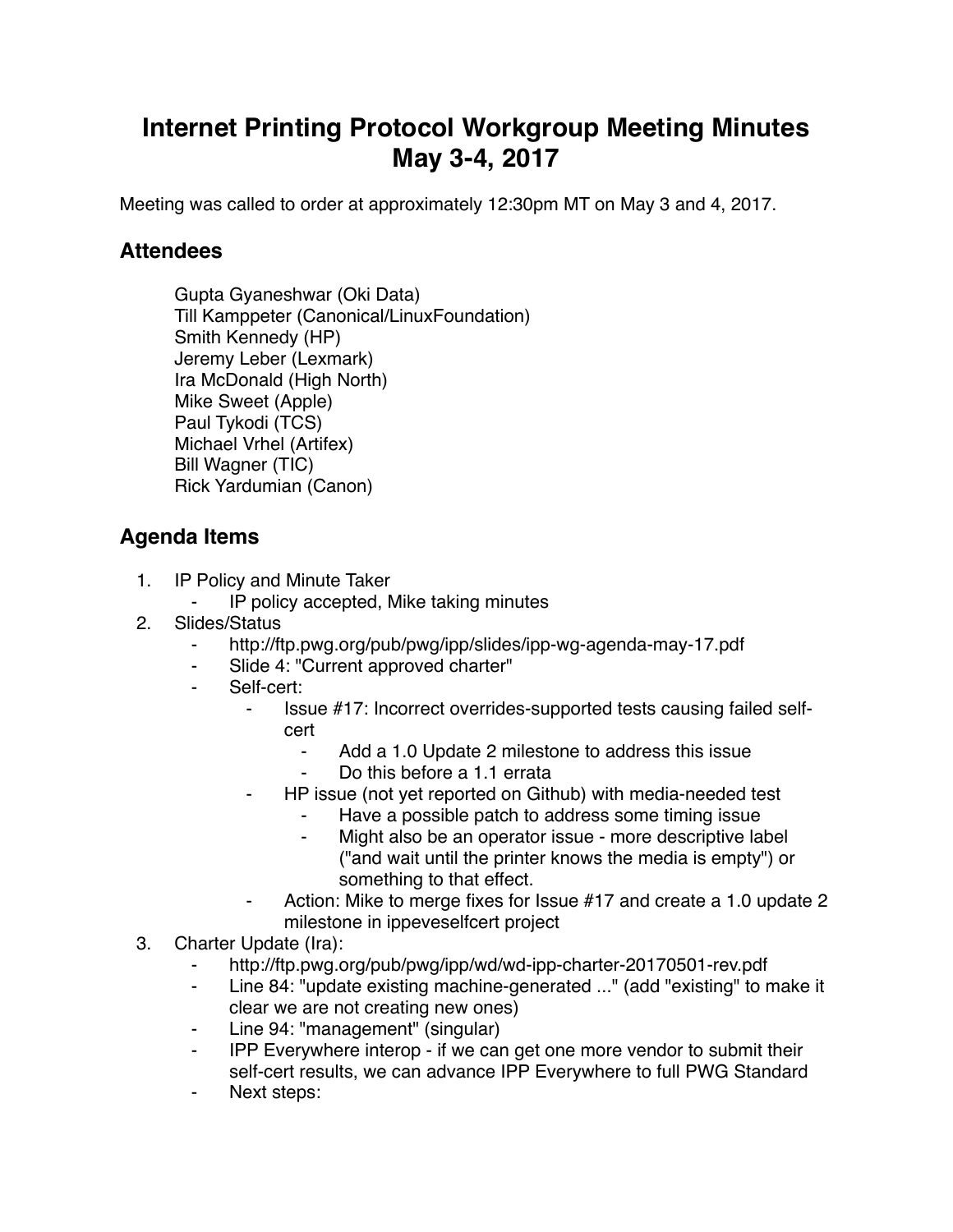- Post stable draft with changes
- Q: Which process: SC approval, PWG Call for Objections, or PWG Formal Approval?
	- No new work items, just the ongoing maintenance of Print3D schema (machine-generated)
	- Ira, Smith, Paul, Bill, Mike: Fine with Call for Objections
- 4. IPP System Service (Ira/Mike):
	- http://ftp.pwg.org/pub/pwg/ipp/wd/wd-ippsystem10-20170314-rev.pdf
	- ⁃ Section 6.1.1:
		- Line 952: "Group 3: Printer Attributes" (singular)
	- Section 6.1.2:
		- ⁃ Q: Can a printer reject a resource?
			- A: Yes, for a resource-type that isn't supported (e.g. a font resource for a scan service)
		- ⁃ Line 957: Document that "printer-resource-ids" in the response lists all of the resources that have been allocated to the printer (not just the resource-ids in the request).
	- **Section 6.1.3.2:** 
		- Line 1096: Document that "printer-resource-ids" in the response lists all of the resources that remain allocated to the printer.
	- ⁃ Section 6.4.5 (Pause-All-Printers)
		- Reword system-state logic like was done for Resume-All-Printers (section 6.4.9)
		- Section 6.4.6 (Pause-All-Printers-After-Current-Job):
			- Q: Do we really need this?
				- Mike: Pause semantics are too ambiguous, serves a useful purpose for general maintenance where you want things to finish up
				- ⁃ A: Yes
	- ⁃ Section 6.4.7 (Register-Output-Device)
		- ⁃ Action: Mike to provide Register-Output-Device text to Ira
	- Global:
		- Update all operations that are documented to affect the system state, return system-state and system-state-reasons
		- May need to add System Attributes group at end (groups are normally returned in ascending numeric order), "Group N+1: System Attributes"
		- Action: Mike to check on group ordering restrictions in CUPS
	- ⁃ Section 6.4.10:
		- Needs to be written.
	- Next steps:
		- Add remainder of operation definitions, conformance requirements, and updates to semantics/values as needed
		- Mike to work on IANA registration templates
		- Next draft probably interim, following draft prototype status
- 5. IPP Get-User-Printer-Attributes White Paper (Smith):
	- http://ftp.pwg.org/pub/pwg/ipp/whitepaper/tb-userop-20170404.pdf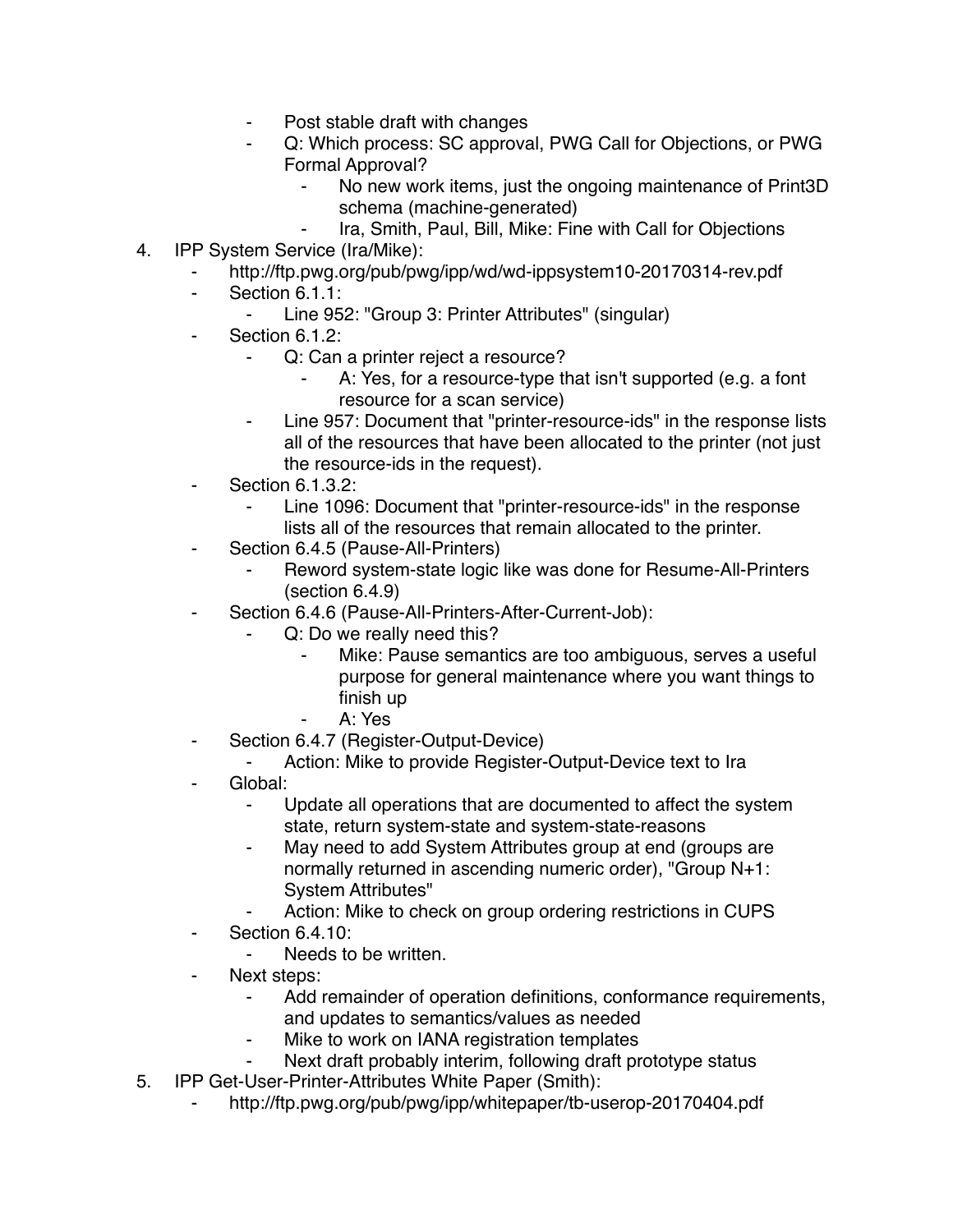- Section 3.1.1:
	- Q: Is there any reason why the Client couldn't start with Get-User-Printer-Attributes and fall back to Get-Printer-Attributes if the new operation isn't supported?
		- A: No, but doing Get-Printer-Attributes first allows the Client to determine whether the Printer supports the new attribute first
- Global: Make use cases less verbose?
- Section 3.1.2:
	- Legitimate use case, but ultimately the same Client-Printer IPP relationship (same as 3.1.1)
	- Need to decide how to show this?
- Section 3.1.3:
	- Mike: this is more of a Client OS security/access restriction and not something that can be performed by the printer - no way to authenticate the application, or even if such policies are effective (i.e. can't print a photo from "Photos", but insert the same photo in Powerpoint and you are good to go)
	- ⁃ Smith: Can we require additional info?
		- Mike: We could have a "printer-mandatory-user-attributes" attribute listing additional attributes that need to be supplied in the operation, but how useful would that be?
		- Flag this as a possible use case to drop...
- Guiding principle: this needs to work with Clients that don't support the new operation, enforcement happens in printer
- Section 3.1.4:
	- ⁃ Q: Why bother talking to the printer at all if there is a separate policy server?
		- A: Still need to find out the information from the printer about where to look
	- ⁃ Q: What about security issues?
		- A: Need to be addressed
	- Also complicates client implementations, still needs to work without "smart" clients that know how to be redirected (safely)
	- ⁃ Added complexity with low value...
	- Ira: Don't like it at all, doesn't scale, security issues, leaks policy info, facilitates attacks
- Section 3.1.5:
	- Doesn't show what happens for Validate-Job or Create-Job
	- Example: print-color-mode='color' when no color printing supported
		- Validate-Job: client-error-attributes-or-values-not-supported with print-color-mode in unsupported group
		- ⁃ Create-Job with ipp-attribute-fidelity='true': client-errorattributes-or-values-not-supported with print-color-mode in unsupported group
		- ⁃ Create-Job without ipp-attribute-fidelity: successful-okignored-or-substituted-attributes with print-color-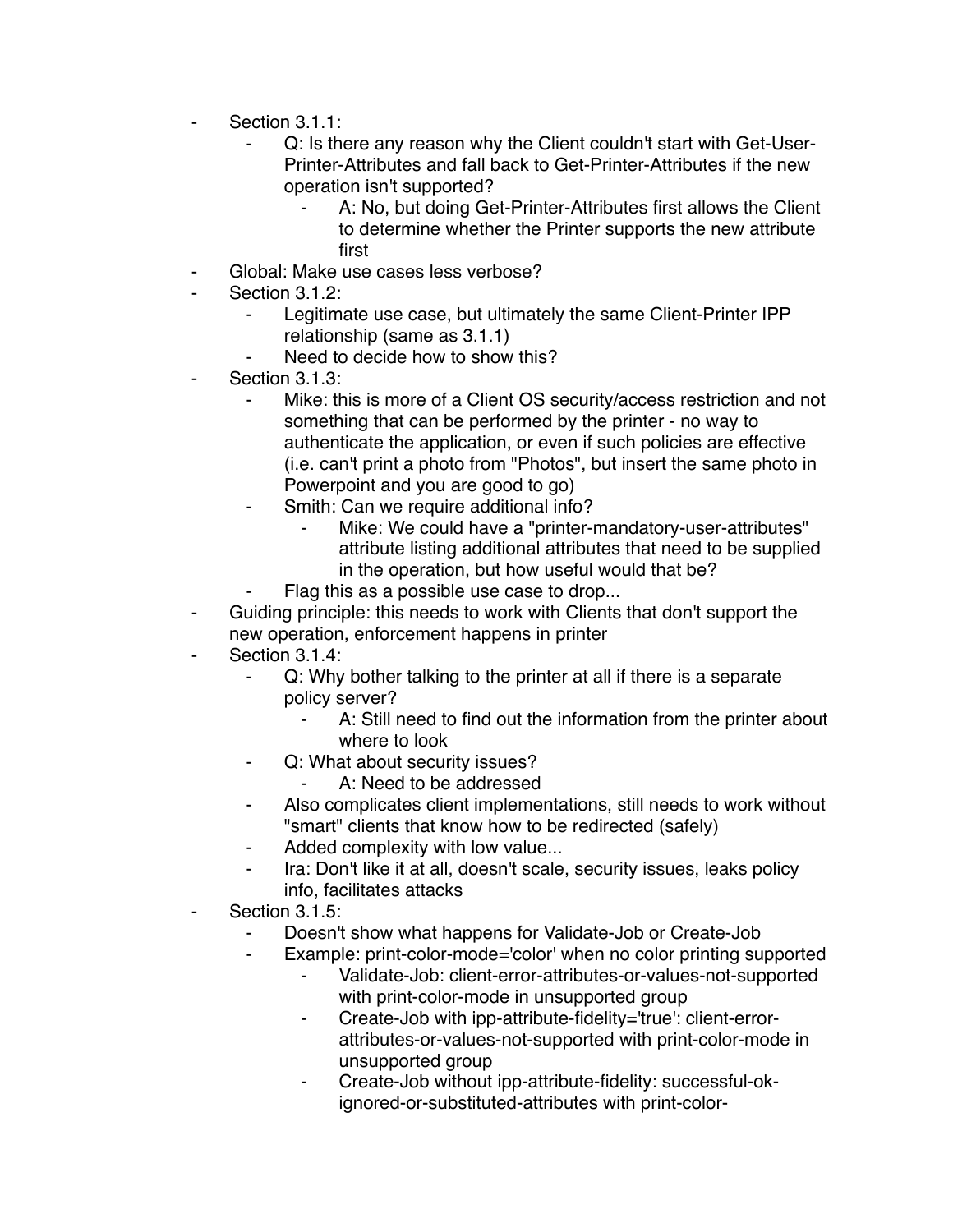mode='monochrome' in unsupported group

- Rework as "guests print in B&W only" or something to that effect
- Section 3.1.6:
	- Not a valid use case since Get-Printer-Attributes returns a subset of Get-User-Printer-Attributes?
	- Rework into something meaningful
- Section 6: Remove
- 6. HTTP Authentication Methods and IPP (Smith)
	- http://ftp.pwg.org/pub/pwg/ipp/whitepaper/ipp-authentication.pdf
	- ⁃ Smith will also post the PlantUML sources
	- ⁃ Global: Challenge sequence needs to be expanded at least once to account for 100-continue or 401 responses coming at any time while client is sending request...
	- OAuth2 example needs some work still uses 401 response and relies on Client knowing which OAuth server to obtain a bearer token from...
- 7. IPP Presets White Paper (Smith):
	- http://ftp.pwg.org/pub/pwg/ipp/whitepaper/tb-ipp-preset-20170418.pdf
	- Deferred until next IPP conference call
- 8. PWG 3D Print Job Ticket and Associated Capabilities (Mike):
	- http://ftp.pwg.org/pub/pwg/ipp/wd/wd-smpjt3d10-20170420-rev.pdf
	- https://istopwg.github.io/ippregistry/smpjt3d10-current/Print3DService.html
	- ⁃ Bill: Update ISO 10646 reference
	- Smith: Update 3MF reference to point to landing page, v1.1
- 9. AMSC update (Paul)
	- Meeting in July to cover "medium gaps" and determine points of collaboration
		- Important to establish liaisons with other standards bodies to have access to documents - working with Jane, Karen McCabe, and Don Wright to get connected through ANSI
	- RAPID trade show presentation next week (Paul)
		- ⁃ http://ftp.pwg.org/pub/pwg/liaison/ansi/pwg-rapid-may-2017.pdf
		- ⁃ Slide 2: "as an IETF WG"
		- Slide 5: "does support any file format a printer supports"
		- Slide 7: drop "for machine interfaces"
		- Slide 8: Some discussion about using "printer" vs. "device", keep "printer"
		- Slide 10: Participation is free

## **Next Steps / Open Actions**

- Next IPP WG conference calls on Thursday, May 11 and May 25, 2017 from 3:00-4:30pm ET
- Action: Mike to merge fixes for Issue #17 and create a 1.0 update 2 milestone in ippeveselfcert project
- Action: Mike to provide Register-Output-Device text to Ira
- Action: Mike to check on group ordering restrictions in CUPS